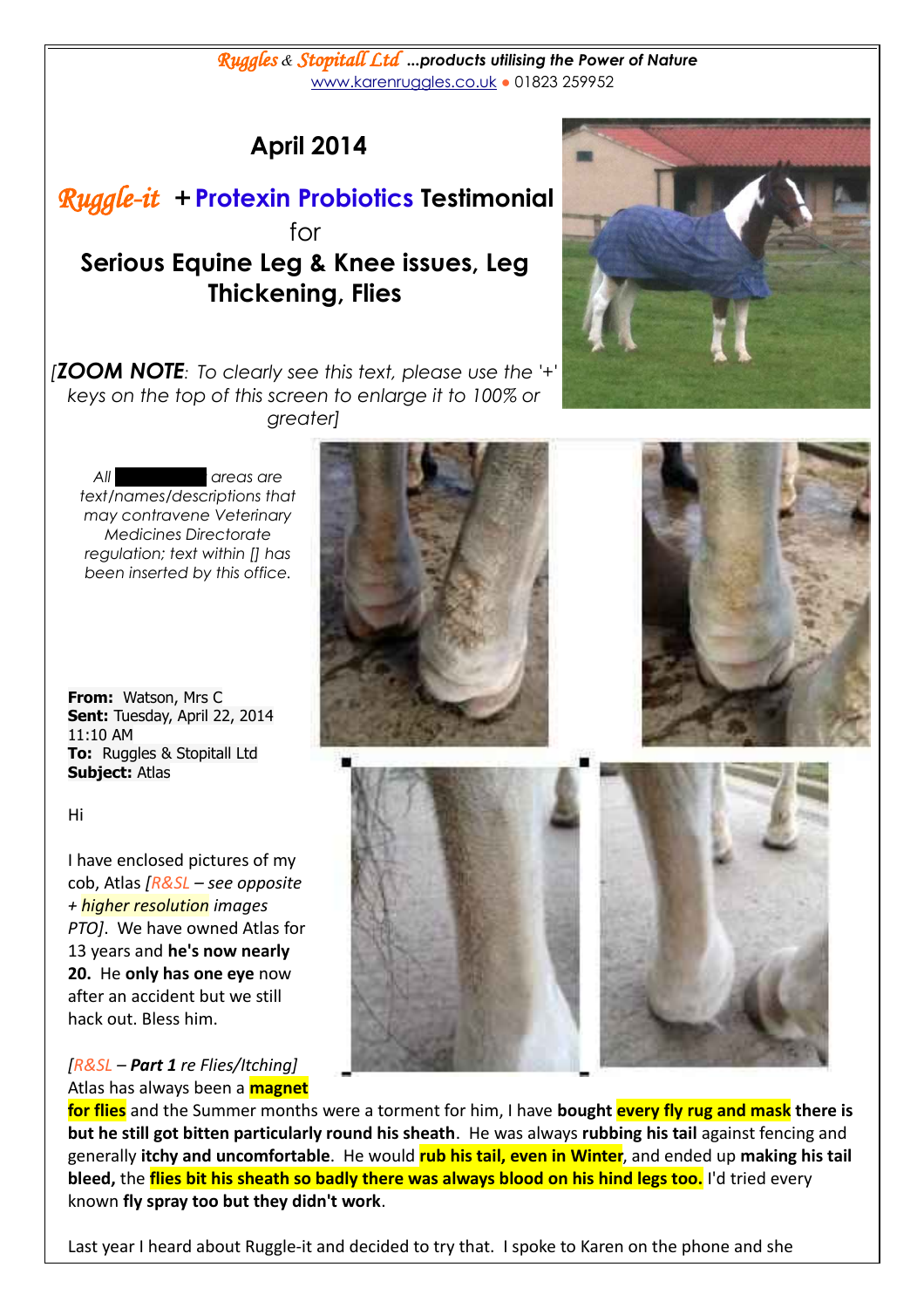explained about **tail rubbing and the fact that the itching probably originated elsewhere** but **he could only think to itch his tail** *[R&SL – rubbing tails is as close as a horse or sheep etc. can get to ease the itch in their undercarriage, lower belly areas]***.** I ordered a Ruggle-it Starter Pack *[SP2-Trio Trigger]* and followed the instructions. It had an **immediate result**, **flies left him alone**, he **stopped itching** all over and **left the fencing alone**! **I no longer needed the fly rugs** and he grazed all Summer without a problem. **It was remarkable.**

**This Ruggle-it works!** Its **important to follow the instructions** and persevere and it will work. It's a **lot more economical than buying fly rugs, masks and fly sprays that don't work**. I've also had to r**eplace fences after he's knocked them loose rubbing!**

## *[R&SL – Part 2 re Leg/Skin issues]*

This year *[Winter 2013/14]* he developed a new skin *[issue]* in his hind legs. It has been a very wet Winter *[R&SL – the wettest in England's history!]* and the mud was worse than ever. I allow Atlas to come in and out of his stable as he wishes in Winter and he's at home so I can keep a close eye on him.

He was becoming resentful of having his Hinds hosed down which he's never done before and he was awkward when we clipped his legs too. **When I looked closely** at his Hinds I realised they were suddenly in **an awful state.** I still don't know how that happened as I take such care of him. He did have cracks behind his knees too *[R&SL – known in the 'olden days' as Mallenders]* but the worst patches were on his tendons, pasterns and heels. I couldn't believe I'd found it on my horse and I was **so concerned I called my vet out out of hours** as I wouldn't leave it overnight.



At first I thought it was **Number 1888** - *nud issues* with

*traditional crusty lumps]* but I knew it wasn't quite like that. He had r**eally thick** scabs *[R&SL* - *crusty areas],* cracked heels with *[R&SL – oozing yellow 'stuff']* behind and was clearly very *[R&SL – tender]*.

My vet came and diagnosed Mallenders *[R&SL – crusting & cracks behind the knees]* and he did need a course of antibiotics to treat the infection. The **photo shows the legs** but its looking a lot better on there *[R&SL – 2 x 'before' photos on Page 1 or single photo above]*. **Unfortunately I didn't think to photograph it at it's worst** and those pictures were taken after antibiotics and a few days of Ruggle-it Salve. I'd just done his Ruggle-it Shampoo bath.

He came all those years ago with **cracks behind his front knees** but they have never been **[R&SL –** *painful]* and irritated at all. I now recognise it as Mallenders. His legs were **puffy and more folds** present than normal until the **Ruggle-it kicked in and now they're fine** *[R&SL – a classic indicator of progressive mud/skin issues* (*progressive mud/skin issues* for the state of *[R&SL – pain*]. Atlas has a  $\frac{1}{2}$  [R&SL – pain *management from the Vet]* every day following chronic hind limb problems otherwise he would undoubtedly have been lame with that outbreak!

I googled Mallenders and could find very little info on it and **my Vet had said it was virtually** *[R&SL – impossible to resolve]***,** and it would remain, and to forget about it and Atlas would live with it. *[R&SL –... ].*

I contacted Karen again who **knew about the condition** and advised me how to proceed. Once again it